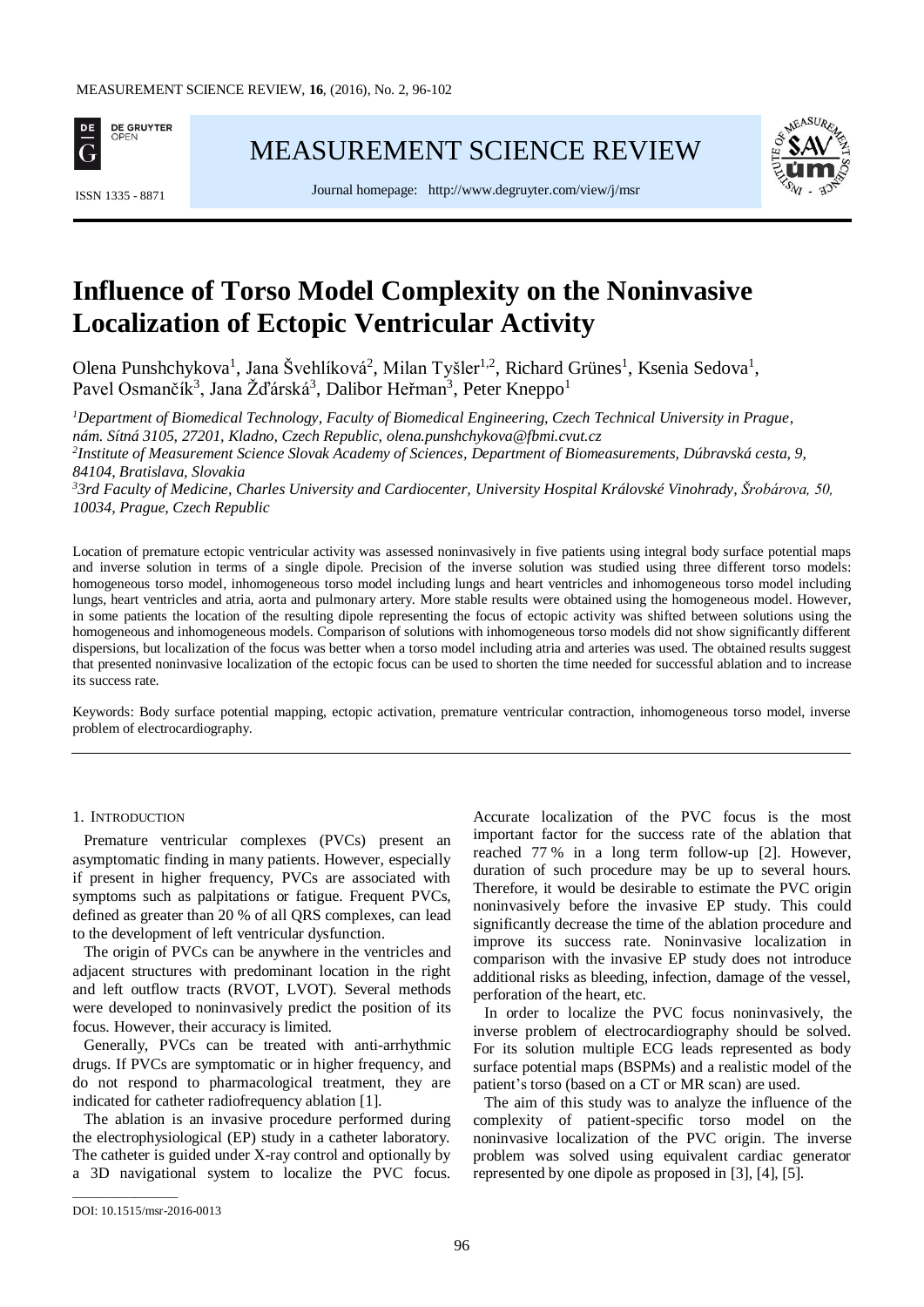### 2. SUBJECT & METHODS

Two male (Pat004, 77 years and Pat006, 51 years) and three female patients (Pat005, 43 years, Pat007, 54 years, Pat009, 74 years) with frequent monomorphic PVCs underwent measurements of BSPMs, whole torso CT scanning and intracardiac EP study. All procedures were approved by the Ethic Committee of the University Hospital Kralovske Vinohrady, where the data were collected after obtaining written informed consent from the patients.

Multichannel ECG recording was performed by ProCardio-8 system [6]. ECG signals from limb leads and 96 chest leads organized in 12 strips of 8 leads evenly distributed over the patient's thorax were recorded using Ag/AgCl electrodes with active adapters (Fig.1.A). Signals were sampled at 1 kHz with 16-bit resolution; the record length was several minutes. Five ectopic beats from the multichannel ECG records of each patient were selected for further processing. In each ectopic beat, the initial 20 ms interval from the ventricular activation was selected to compute integral BSPMs [4].



Fig.1. Input data for the inverse solution.

A) Multichannel ECG measurement using 96 chest electrodes. B) Anterior-posterior projection of the whole torso CT scan. White dots indicate electrode positions.

After the multichannel ECG recording, the patients with placed ECG electrodes underwent CT scanning of the whole torso (slice thickness 0.3 mm) using the Siemens Somatom Definition system (Fig.1.B). From the obtained CT images patient-specific 3D geometries of the torso, lungs, heart atria and ventricles (epi- and endocardial surfaces), aorta and pulmonary artery were created using TomoCon PACS® software [7].

On the next day, EP study and catheter ablation were performed. Patients underwent the procedure under mild conscious sedation with fentanyl. Intravenous isoproterenol was infused as was deemed necessary for the induction of ectopy in patients with infrequent extrasystole in the beginning of the procedure. Catheter ablation was performed using 3-dimensional electroanatomic mapping (CARTO®, Biosense Webster Inc.). Endocardial bipolar and unipolar electrograms were recorded at bandpass filter (30-250 Hz for bipolar and 0.1-100 Hz for unipolar) using EP recording system (LabSystem PRO™, Boston Scientific). The right ventricle (RV) was mapped via standard femoral approach, and the left ventricle (LV) was mapped via a transseptal approach. Intracardiac echocardiography

(Vivid q, GE) was used to guide the transseptal puncture in patients with the PVC origin in the LV. These patients were anticoagulated with unfractionated heparin for activated clotting time of 250 to 300 s.

The target site for the radiofrequency ablation was determined by activation mapping (finding the earliest local activation time preceding the earliest surface QRS) and confirmed by pace mapping (requiring concordance of 11 out of 12 leads between the pace map and the clinical PVCs). After the target site was located, radiofrequency catheter ablation was performed using an open irrigated ablation catheter (Thermocool Navistar, Biosense Webster Inc.) in the power-control mode (25-40 W, flow 15- 20 ml/min, max. temperature 43°C). Patients were monitored for a minimum of 15 minutes with isoproterenol challenge after the last energy application to ensure complete abatement of the ventricular ectopy.

Positions of the intracardiac interventions were compared with the location of the resulting dipole from the inverse solution. LV was divided into 17 segments according to the American Heart Association recommendations [8]. RVOT was displayed in the superior view and divided into 12 segments as on the clock. Then, the positions of the focus obtained from the EP study and from the inverse solution were assigned to the appropriate segment. The location of the focus obtained from the EP study was determined by a cardiologist and a technician, who performed the EP study. The location of the focus as obtained from the noninvasive mapping was determined by the technicians, who performed the noninvasive assessment. After that, both results were compared.

The inverse solution was based on single dipole model of the cardiac electric generator computed from measured integral BSPMs representing the initial activation during PVC. Integral BSPMs can be generally defined as

$$
im = \int_{I} \phi(t)dt
$$
 (1)

where *im* is integral body surface potential map,

*ϕ(t)* is body surface potential map in time instant *t*, I is examined time interval.

Assuming that the area activated during the examined time interval I from the initial phase of the ventricular activation can be represented by single dipole, the inverse solution in the predefined position in the ventricles can be computed using the equation:

$$
G' = \mathbf{B}^+ im \tag{2}
$$

where *G'* is dipolar equivalent integral generator,

**B** + is pseudo-inverse of the transfer matrix **B** representing the relation between the equivalent heart generator and potentials on the torso.

Equivalent generator *G'* was computed for all positions in a regular 3 mm grid throughout the modeled ventricular myocardium. The best position of the equivalent integral generator was selected according to the criterion of minimal value of the relative residual error (RRE) between the input integral BSPM (*im*) and map (g*m*) computed from the equivalent integral generator *G'*: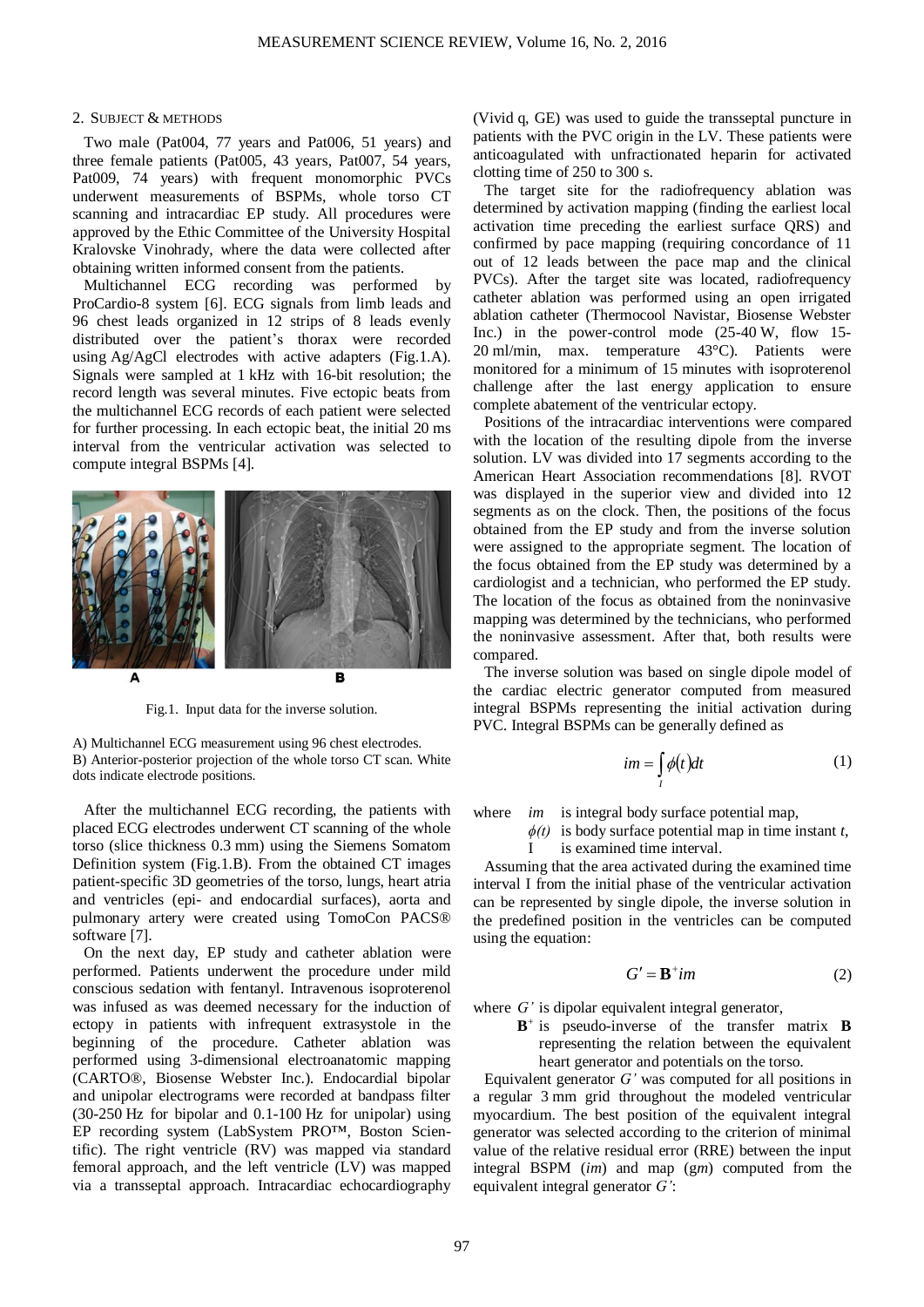$$
RRE = \sqrt{\sum_{i=1}^{n} (im_i - gm_i)^2} / \sqrt{\sum_{i=1}^{n} im_i^2}
$$
 (3)

where *n* is the number of points in the maps.

Three torso models with different complexity were constructed from the whole torso CT scan and used in the inverse solutions (Fig.2.): H – homogeneous torso; I1 – inhomogeneous torso with lungs and heart ventricles; I2 – inhomogeneous torso with lungs, heart ventricles and atria, aorta (AO) and pulmonary artery (PA). The conductivity of lungs was assumed four times lower than the conductivity of the torso; the conductivity of heart cavities, AO and PA was assumed three times higher than the conductivity of the torso.

In each patient the inverse solution was computed for five selected ectopic beats and for all three torso models. Standard deviation (SD) of positions of resulting dipoles from the selected PVC beats was evaluated for each of the torso models.

Fisher's test was used to compare dispersions of the locations of resulting dipoles obtained from the inverse solutions using torso models with different inhomogeneities. To evaluate the differences between the inverse results for various torso models, the mean distances between the positions of resulting dipoles for H and I1 models, H and I2 models, and I1 and I2 models were calculated for each patient.

### 3. RESULTS

All EP studies were without complications. The average duration of the procedure was 153 minutes, and fluoroscopy time was from 5.4 to 19.6 minutes. Acute success (i.e. an absence of PVCs after ablation) was reached in all patients but there was an early recurrence in Pat004. In patients with a focus in the RVOT, the mean prematurity was 37.6 ms and the pacemaps accordance was present in all patients. In patients with a focus in the LV, the mean prematurity was 39 ms and the pacemaps accordance was also 12 of 12.

Locations of the foci obtained from the EP study and positions of the resulting dipoles obtained from inverse solutions for all torso models are presented in Table 1.

Table 1. Positions of the ablation lesions and inverse solutions.

| <b>Patient</b>     | <b>Position</b><br>of the ablation<br>lesion | <b>Position</b><br>of the inverse solution<br>with H, I1, I2 models             |
|--------------------|----------------------------------------------|---------------------------------------------------------------------------------|
| Pat <sub>004</sub> | septal RVOT                                  | septal RVOT<br>posterior RVOT<br>posterior RVOT                                 |
| Pat <sub>005</sub> | left lateral RVOT                            | basal anterior LV<br>left lateral RVOT<br>left lateral RVOT                     |
| Pat006             | basal inferior LV                            | basal inferior LV<br>basal inferior LV $(4/5)$<br>basal inferior LV             |
| Pat <sub>007</sub> | septum RVOT                                  | septal RVOT<br>anterior septal RVOT<br>septal RVOT $(2/5)$                      |
| Pat009             | basal anterior LV                            | basal anterior LV<br>basal antero-lateral LV $(2/5)$<br>basal anterior LV (4/5) |

In three patients the PVC focus was located in the RVOT and for the other two patients it was located in the LV. For all patients (except Pat005 with torso model H) the location of the PVC focus obtained from the inverse solution was estimated correctly within the particular chamber, independent of the used torso model. The result for Pat005 with torso model H was also close to the true origin of the PVC, but it was shifted to anterior side of the left ventricle.

SDs of positions of resulting dipoles for all patients and torso models are depicted in Fig.3. The average SD of the positions for all patients was 2.8 mm (range 0.0 to 7.2 mm) with model H, 9.9 mm (range 0.0 to 29.5 mm) with model I1 and 8.6 mm (range 0.0 to 17.2 mm) with model I2.



Fig.2. Torso models with different inhomogeneities: H – homogeneous torso; I1 – inhomogeneous torso with lungs and heart ventricles; I2 – inhomogeneous torso with lungs, heart ventricles and atria, aorta and pulmonary artery.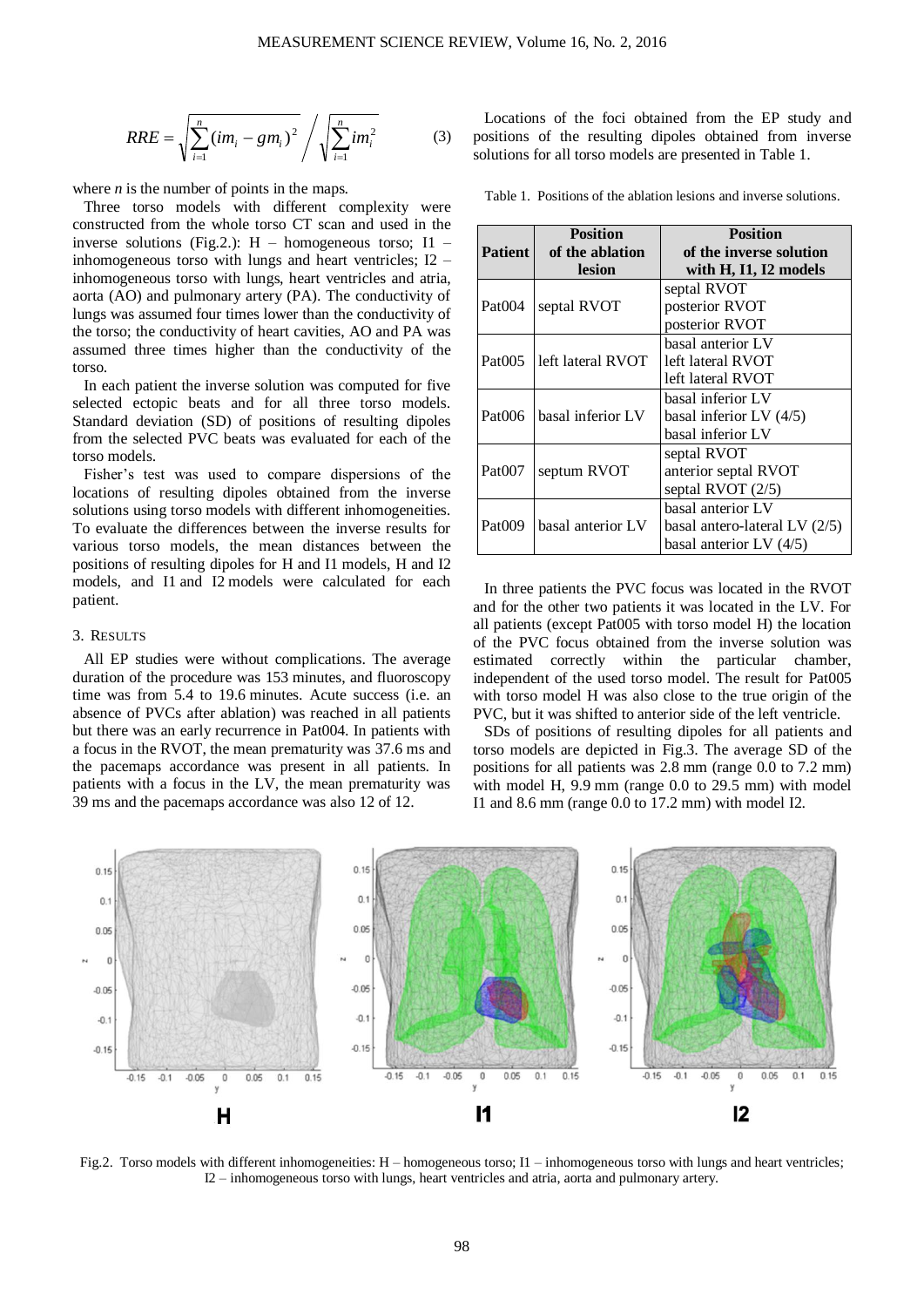

Fig.3. Standard deviations of the positions of resulting dipoles obtained from 5 heart cycles in a homogeneous (H) and two inhomogeneous torso models (I1 and I2) for each patient.

Dispersion of positions of the resulting dipoles obtained with the homogeneous torso model was significantly lower than the dispersions of the inverse results obtained with both inhomogeneous torso models  $(p < 0.05)$ . Dispersions of dipole positions obtained with inhomogeneous torso models I1 and I2 were not significantly different.

The examples of results of the inverse solution for all three torso models are demonstrated on Pat005 with PVC focus located in the RV (Fig.4.) and on Pat006 with PVC focus located in the LV (Fig.5.).



Fig.4. Results for patient Pat005 in superior view. Ablation points from the EP study (upper left) marked by red markers on clock 9 and 10. Results of the inverse solution (marked by red squares) for five selected PVC complexes as obtained with model H (upper right) and with models I1 and I2 (lower left and right).

In Pat005 the pathological source of the premature ventricular activity was located in the left lateral RVOT during the EP study. The inverse solution with homogeneous torso model localized the position of the PVC focus as slightly shifted to anterior LV. However, inverse solutions with inhomogeneous torso model I1 and I2 showed position close to the EP study location in left lateral RVOT. For all torso models locations of the resulting dipoles for all five ectopic beats were very close to each other (Fig.4.).



Fig.5. Results for patient Pat006 in posterior view. Ablation points from the EP study (upper left) marked by red dots in the posterior LV. Results of the inverse solution (marked by red squares) for five selected PVC complexes as obtained with model H (upper right) and models I1 and I2 (lower left and right).

In Pat006 the focus of the ectopic beat was ablated in basal inferior LV during the EP study. Results of the inverse solution for five selected PVC complexes with torso model H were located in basal inferior LV. Positions of the resulting dipoles obtained with torso model I1 were in the basal inferior LV with one outlier in basal anterolateral LV causing the highest SD of positions of the resulting dipoles among all patients. Resulting dipoles obtained with torso model I2 were also distributed along the basal inferior part of the LV. Nevertheless, they were in accordance with the results from the EP study (Fig.5.).

Mean distances between the groups of resulting dipoles for the three used torso models are depicted in Fig.6.

Mean distances between the groups of resulting dipoles (mm)



Fig.6. Mean distances between the groups of resulting dipoles for three torso models: H and I1 models (blue); H and I2 models (red); I1 and I2 models (green).

Largest distances between the above mentioned groups of resulting dipoles were obtained between torso models H and I1 in all patients, except Pat006. Smallest distances were between torso models I1 and I2 in all patients with ectopic focus located in the RV (Pat004, Pat005, and Pat007).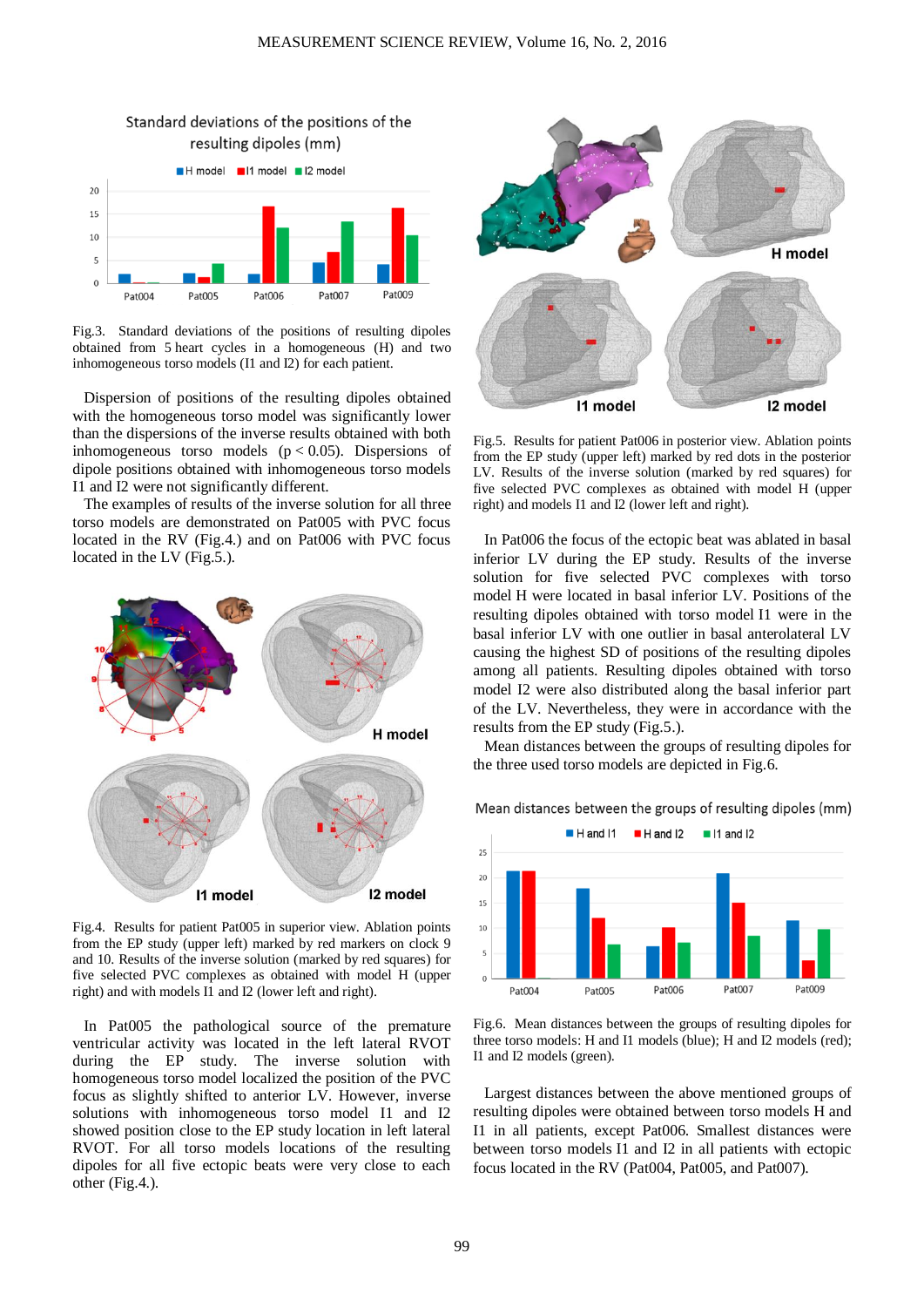# 4. DISCUSSION

The influence of torso model inhomogeneities on the inverse localization of the focus of ectopic ventricular activity was studied on five PVC patients. Three torso models with different complexity of inhomogeneities were created for each patient and the inverse problem was solved for five ectopic beats selected from the patient's multichannel ECG records. SD of positions of the resulting dipoles was used to estimate the stability of the inverse solution. Minimal SD (2.8 mm) was obtained when homogeneous torso model H was used for computation of the inverse solution. This value is comparable with the spatial resolution of the method because predefined dipole positions for the possible inverse results were placed in a 3 mm grid.

Adding inhomogeneities to the torso model led to increased SD of the positions of the resulting dipoles. However, for some beats more accurate results, better corresponding with anatomical description of the ablation positions during the intracardiac EP study were obtained for inhomogeneous torso models.

SDs of the resulting dipoles obtained with all torso models were bigger in patients with PVC focus located in the LV, which can be caused by the larger distance of the LV position to the measuring electrodes.

Mean distances between the resulting dipoles computed for the three torso models were calculated in order to determine how the positions of resulting dipoles will be shifted if different torso models are used. The biggest distances (from 3.5 mm to 21.3 mm) were between the results obtained with homogeneous torso model H and both inhomogeneous torso models I1 or I2. The smallest distances (from 0.0 mm to 9.8 mm) were between the groups of resulting dipoles obtained with inhomogeneous torso models. This is probably caused by closer similarity of the two inhomogeneous torso models.

Quantitative evaluation of the distance between the location of the PVC focus from the inverse solution (using the heart model obtained from CT) and the location of the successful ablation (using the heart geometry obtained from the navigation system CARTO®) is not presented because the exact merging of the two geometries has not been performed yet. Therefore, evaluation of the accuracy of the inverse solution is based only on the anatomical description of the positions.

Comparison of the models showed that homogeneous torso model H provides the smallest dispersion of the inverse results from different ectopic beats and good correspondence with results of the EP study in most cases. On the other hand, despite lower stability expressed by higher dispersion of results from different ectopic beats, most inverse results obtained with the inhomogeneous torso model I2 showed very good correspondence with positions of the ablation points during the EP studies and the remaining results were shifted less than 2 cm.

The results of inverse solutions can be also influenced by other factors: methods for solving the inverse problem, number of measured ECG leads, methods for signal processing and selection of the time interval for integral BSPMs, accuracy of the CT scan segmentation, parameters

of the thorax model (conductivities of lungs and blood in heart cavities), etc.

The inverse problem is generally ill-posed and therefore some regularization is needed for its solution. Usually, the Tikhonov regularization method is used. Studies on numerical factors of the inverse solution using the Tikhonov regularization were reported in [9] and [10]. Another approach to solve the inverse problem is to use an equivalent cardiac generator in the form of moving or fixed dipoles [11], [12] that was used also in this study.

The number of the electrodes used for BSPMs varies up to 256 [13]. The amount and positions of BSPM leads required for accurate inverse solution was studied by van der Graaf, Lux and Hoekema in [14], [15], [16]. They showed that if limited number of leads (24 - 64) is used, they should be placed non-uniformly on both, anterior and posterior sides of the torso with highest density on the left anterior chest where the surface electrical potential has the highest gradients. In our study 96 evenly distributed leads on the patient's torso were used for the BSPMs.

It was shown elsewhere that for accurate inverse solution patient-specific geometry should be used [13], [17], [18]. Precision of the reconstruction of the patient-specific geometry from CT images was studied by Prakosa in [19] and its influence on accurate electrophysiological imaging by Rahimi [20]. In this study specialized image-processing software TomoCon PACS® was used to construct precise patient-specific torso geometries from whole torso CT scans.

Impact of the complexity of the patient-specific geometry (organs and their conductivities in the volume conductor model) on surface potentials was studied by Doessel [21] and Zemzemi [22]. Global study of the influence of the torso inhomogeneities on atrial and ventricular ECG signals was performed in [21]. Realistic forward simulations showed that the conductivity of blood in the main vessels had high impact on the atrial signals. Nevertheless, the influence of this conductivity on the inverse solution using ventricular signals was not evaluated in the study. Ramanathan concluded in [23] that in clinical application it is not necessary to include torso inhomogeneities in noninvasive electrophysiological imaging but Zemzemi showed in [22] that using inhomogeneities in combination with low noise ECGs improves the accuracy of the inverse solution. These results are in accordance with the results of our study.

Attempts to find the focus of ectopic ventricular activity by solving the inverse problem were performed on simulated data [24] and also in animal experiments [24], [25], [26]. Few validation studies on patients were published in [13], [27], [28].

This study was performed on five patients with monomorphic PVC and their BSPMs were used as input data for the inverse solution to one dipole. Patient-specific torso geometries were constructed from the whole torso CT scans. Despite the observed dispersion of the resulting dipoles, their noninvasively located positions were accurate enough to define the correct cardiac compartment, in close proximity to the site where the successful ablation procedure was performed. Homogeneous torso model H and inhomogeneous torso model I2 are preferable for the inverse solution to define the right site of the PVC focus.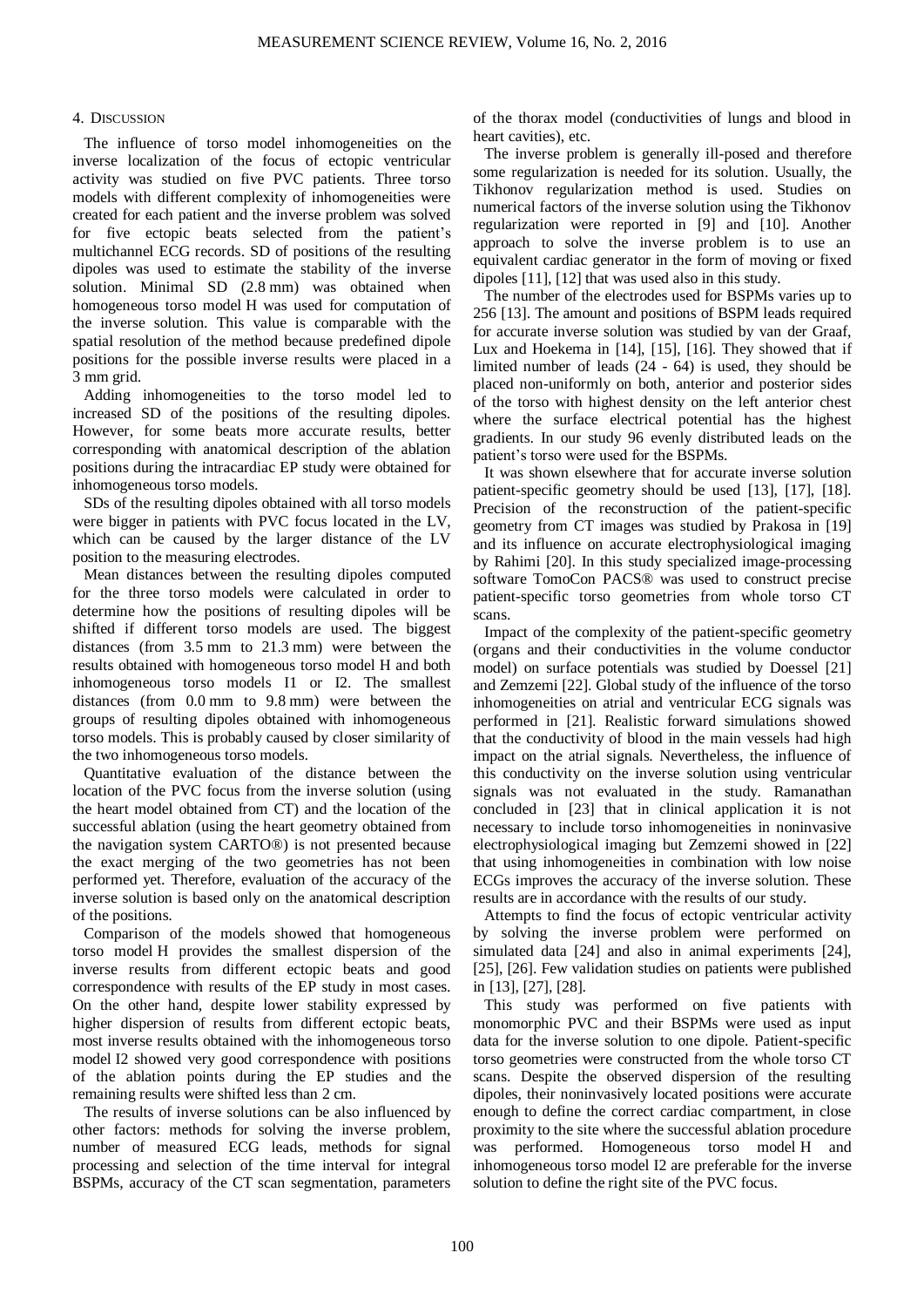The limitation of the study is that the results are based on a small group of five patients, which can be considered sufficient for testing the method, however, the clinical relevance will require testing this method on a larger group of patients.

## 7. CONCLUSIONS

Five patients with PVC underwent multichannel BSPM and CT scanning. Integral BSPMs from the initial 20 ms of five ectopic beats were computed for each patient. Patientspecific torso models were created from whole torso CT scans and together with integral BSPMs used as input data for noninvasive localization of the ectopic focus by inverse solution in terms of a single dipole.

One homogeneous and two inhomogeneous torso models were used for evaluation of the impact of inhomogeneities on the inverse solution. The most stable results were obtained with the homogeneous torso model H. Unfortunately, the use of this model might lead to less accurate localization of the PVC focus in some cases. The use of inhomogeneous torso model I2, despite higher dispersion of results from different ectopic beats, led in most cases to very good correspondence of the inverse solution with the result of the EP study and the remaining results were also in close proximity to the location of the ablation lesion. Therefore, torso model I2 should be used to clarify the position of the PVC focus. Comparison of solutions with torso models I1 and I2 did not show significantly different dispersions but localization of the focus was better when torso model I2 was used.

Although the proposed localization method is relatively time consuming and requires additional BSPM and CT, it is noninvasive and the benefits of its involvement into the pre-EP study protocol could be reduced time of the EP study, lower load on the patient and increased success rate of the ablation.

For final conclusion, whether the inhomogeneous torso model including lungs, heart ventricles and atria, aorta and pulmonary artery filled with blood can increase the accuracy of the inverse solution, more cases with exact quantitative evaluation need to be studied.

## ACKNOWLEDGMENT

The present study was supported by research grants 3/229/OHK4/3T/17 from the SGS CVUT and PRVOUK P35 in the Czech Republic, APVV-14-0875 from the Research and Development Agency and 2/0071/16 from the VEGA Grant Agency in Slovakia.

# **REFERENCES**

- [1] Bogun, F., Crawford, T., Reich, S., et al. (2007). Radiofrequency ablation of frequent, idiopathic premature ventricular complexes: Comparison with a control group without intervention. *Heart Rhythm,* 4 (7), 863-867.
- [2] Senderek, T., Bednarek, J., Lelakowski, J. (2015). The effectiveness of RF ablation of ventricular ectopic beats made using selected mapping techniques. *Polski Merkuriusz Lekarski*, 39 (233), 271-276.
- [3] Tysler, M., Tinova, M. (1993). Representation of myocardium depolarization by simple models. In *Computers in Cardiology 1993*, September 5-8, 1993. IEEE, 703-706.
- [4] Punshchykova, O., Svehlikova, J., Kneppo, P., Maksymenko, V., Tysler, M. (2014). Noninvasive localization of the ectopic focus using time integral ECG mapping. *Experimental and Clinical Cardiology*, 20 (7), 1564-1570.
- [5] Tysler, M., Svehlikova, J., Punshchykova, O., Kneppo, P., Maksymenko, V. (2015). Noninvasive localization of ectopic ventricular activity using BSPM and different patient torso models. In *IEEE 35th International Conference on Electronics and Nanotechnology (ELNANO)*, April 21-24, 2015, Kyiv, Ukraine. IEEE, 325-329.
- [6] Rosík, V., Karas, S., Hebláková, E., Tyšler, M., Filipová, S. (2007). Portable device for high resolution ECG mapping. *Measurement Science Review*, 7 (6), 57-61.
- [7] TatraMed Software s.r.o. (2016). *TomoCon PACS*. http://www.tatramed.sk/pacsItem?element=3&parentI d=18&type=19
- [8] Cerqueira, M.D., Weissman, N.J., Dilsizian, V., Jacobs, A.K., Kaul, S., Laskey, W.K., et al. (2002). Standardized myocardial segmentation and nomenclature for tomographic imaging of the heart: A statement for healthcare professionals from the cardiac imaging committee of the council on clinical cardiology of the American Heart Association. *Circulation*, 105 (4), 539-542.
- [9] Barnes, J.P., Johnston, P. (2016). Application of robust Generalised Cross-Validation to the inverse problem of electrocardiology. *Computers in Biology and Medicine*, 69, 213-225.
- [10] Tuboly, G., Kozmann, G., Maros, I. (2015). Computational aspects of electrocardiological inverse solutions. *IFAC-PapersOnLine*, 48 (20), 48-51.
- [11] Lai, D., Liu, Ch., Eggen, M.D., Iazzo, P., He, B. (2010). Equivalent moving dipole localization of cardiac ectopic activity in a swine model during pacing. *IEEE Transactions on Information Technology in Biomedicine*, 14 (6), 1318-1326.
- [12] Xanthis, V.P., Bonovas, M., Kyriacou, G.A. (2007). Inverse problem of ECG for different equivalent cardiac sources. *Piers Online*, 3 (8), 1222-1227.
- [13] Cluitmans, M.J.M., Peeters, R.L.M., Westra, R.L., Volders, P.G.A. (2015). Noninvasive reconstruction of cardiac electrical activity: Update on current methods, applications and challenges. *Netherlands Heart Journal*, 23 (6), 301-311.
- [14] van der Graaf, A.W.M., Bhagirath, P., de Hooge, J., de Groot, N.M.S., Gotte, M.J.W. (2016). A priori model independent inverse potential mapping: The impact of electrode positioning. *Clinical Research in Cardiology*, 105, 79-88.